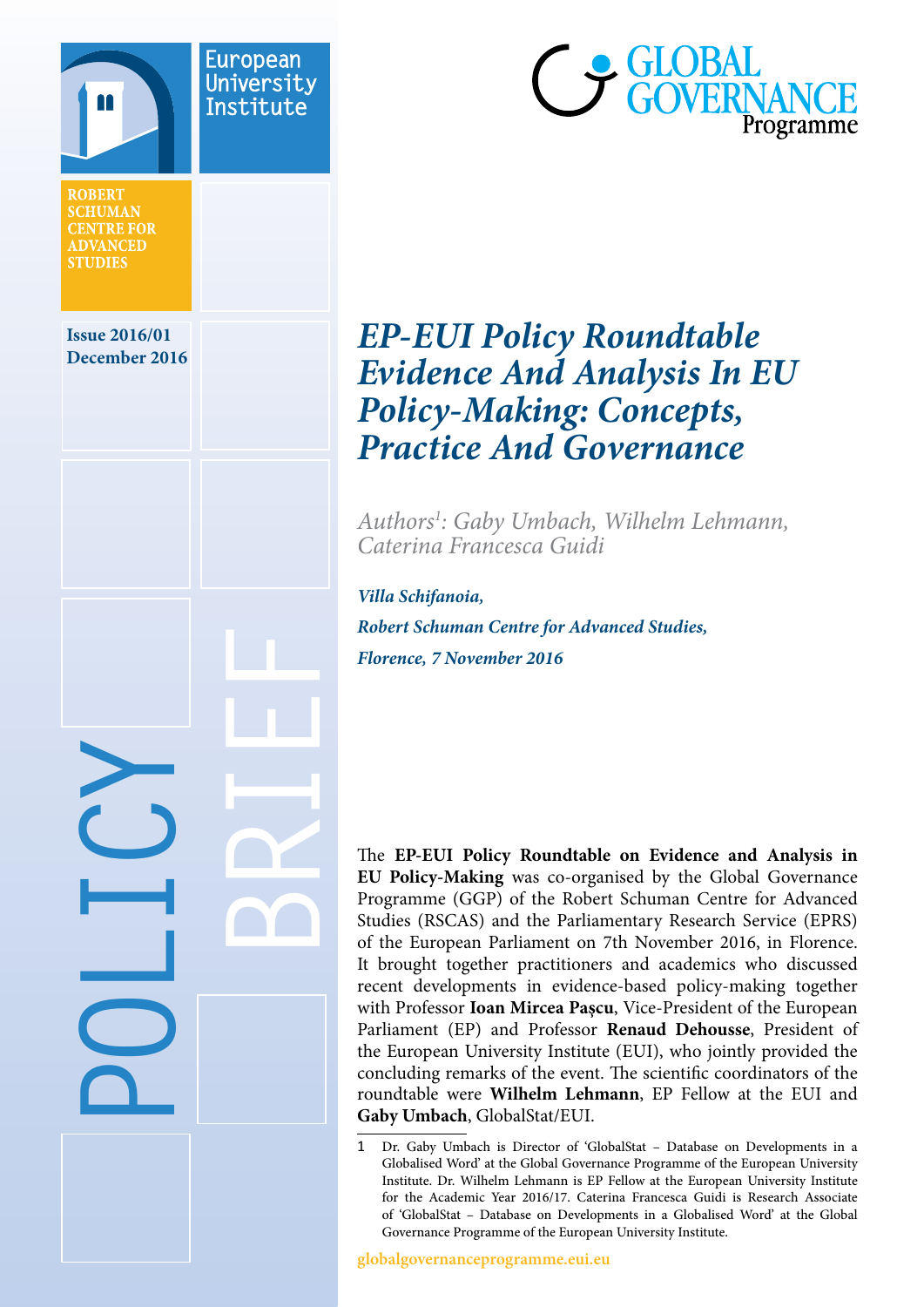

The roundtable focused on the European Union's (EU) popular legitimacy that, even more so after the UK referendum, depends to a large extent on its effective capacity to deliver good outcomes as a policy-shaper and law-maker. In order to increase both the legitimacy and effectiveness of its action, in the past decade the European Commission (EC) had continuously stepped up its efforts to integrate stakeholders and concerned citizens in the preparation of new legislation. This practice went back to its *White Paper on European Governance* (2001).

Concurrently, the EP had, from its side, built up several instruments to scrutinise the Commission's activities, using its own independent sources of evidence and expertise. Within the preparatory and scrutiny processes of both the EC and EP, policy proposals, legislative acts and implementation arrangements were increasingly assessed and evaluated on the basis of factual evidence and statistical data. Such evidence-based monitoring was increasingly recognised as a complex steering mode in itself that resulted from changing governance patterns due to Europeanisation and supra-nationalisation. In this view, the related policy-making reflected the need to re-structure the interaction of political actors of different institutional origin and political levels. It represented an influential policy instrument at the border of the politics and policy dimensions of the EU's multilevel legislative process.

The event took stock of the recent developments in the Parliament's involvement in this sort of evaluation of European governance, including various tools of impact and implementation assessment, scientific evaluation and the policy-oriented use of large data resources. Against this background, it provided fresh ideas on how to further develop adequate tools for setting priorities, including critical assessments of the limits of empirical and data evidence in defining new policies. The measurement practices presented during the different panels were in this sense providing examples of how to inform policy development by supporting a deeper understanding of the challenges to be addressed by EU Member States (MS).

#### **PANEL 1: PLANNING AND ASSESSING EU POLICIES – PRACTICE AND PRACTICABILITY**

The first panel discussed concrete examples of evidence-based assessment tools to inform policymaking and legislation within the EU. Starting from the policy-related assessment on different areas, the given examples highlighted the use of data to evaluate EU Member States' (MS) compliance and progress.

In this context, the practice of measuring fiscal sustainability to assess public sector solvency at European level was also explained. The example focused on the European Commission's *Fiscal Sustainability Repor*t and discussed its multidimensional indicators to measure the MS's financial performance under the European semester. This innovative approach focused on different time scales targeting short-, medium- and long-term challenges to public budgets and hence capturing fiscal stress signals also in the short run. The panel provided insight into strategic approaches towards data communication as well as data literacy and outlined European institutional practice in these areas. Examples of inter-institutional co-operation in view of the modernisation of dissemination of comparable statistics within the EU MS were given. Together with modern tools of data visualisation, open data initiatives were particularly recommended to help individuals upgrade their statistical literacy, which was perceived as a key instrument for citizens' empowerment to monitor and control policy-making and policy outcomes. The panel finally turned to measurement practices that aimed at assessing the 'uncountable', such as social justice, through aggregation of measurable objects. As such, the presentation offered insights into the approximation to social reality through statistical data and proxies. The analysis revealed that particularly in cases in which reality cannot directly be translated into input, output or outcome indicators a concise understanding of key concepts behind that reality is required in order to successfully translate intangible ideas into measurable realities to feed evidence into policy-making.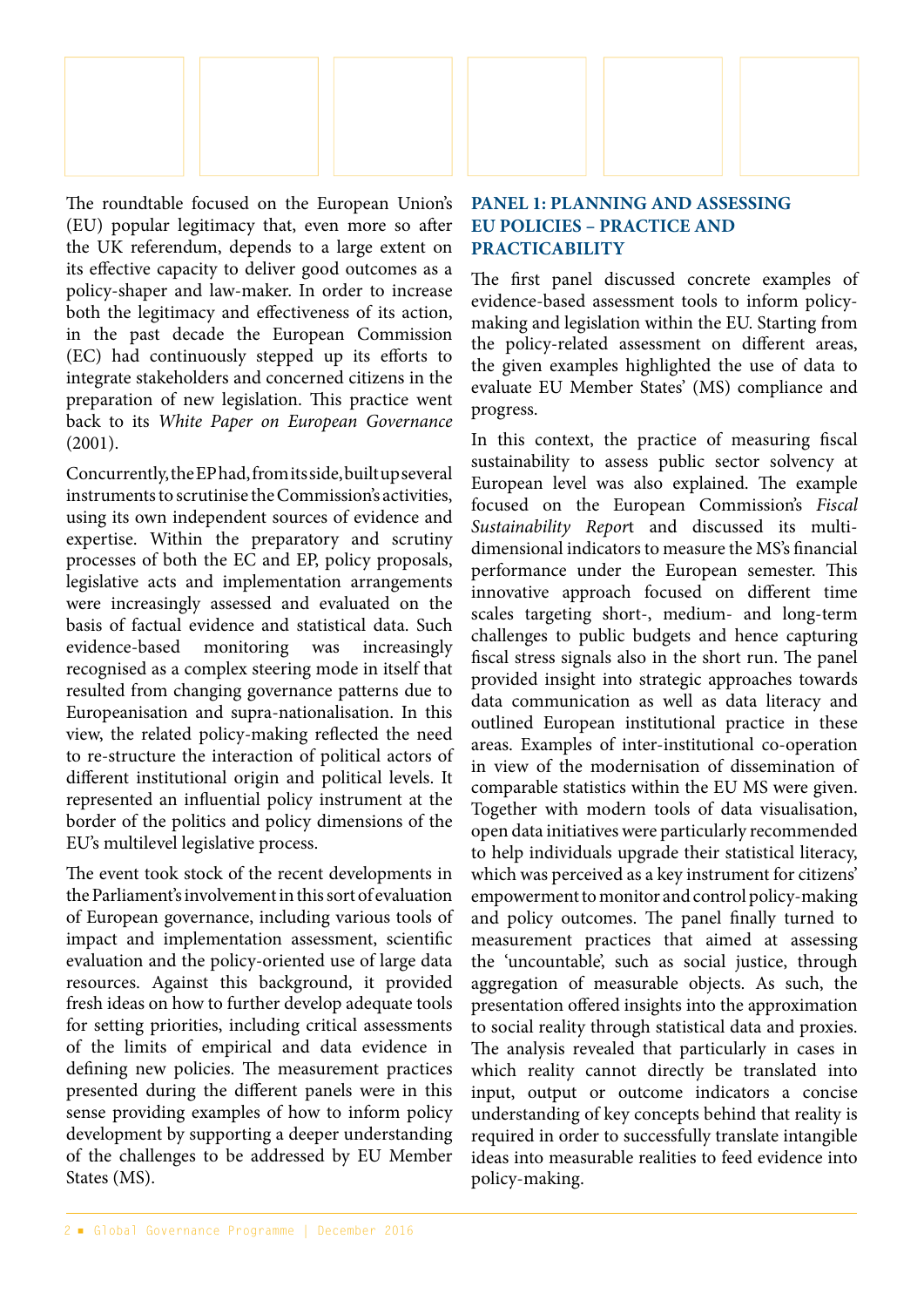

All the discussed cases highlighted the need for elaborate and neutral assessment tools to inform evidence-based policy-making in a comprehensive way while avoiding oversimplification and distortion of reality when reducing complexity to inform politics and the wider public.

## **PANEL 2: LEGITIMACY AND ACCOUNTABILITY OF EVIDENCE-BASED POLICY-MAKING**

The second panel focused on the impact of evidencebased policy-making as a rather recent development in contemporary EU politics. It dealt with important normative questions of the support of public authority through evidence-based processes and their legitimacy, for instance in the context of initiatives such as the European Commission's 2015 *Better Regulation Agenda*.

Reflecting the role of science in this area, scientific outcomes that entered the political arena via academic debates were assessed as tools to improve policy-making by offering insight into best practices, foresight activities as well as examples for more efficient and effective policy alternatives. This aspect was asserted to enhance transparency and legitimacy of decisions. At the same time however, disagreement remained about the role of academics in the process of policy-making. While some participants supported a stronger translation of research results into policy advice through academics themselves, others underlined the role of researchers as neutral brokers and providers of evidence who remained outside the political arena, abstaining from actively proposing policy alternatives in order not to undermine the accountability of legitimate decision-making.

Panel 2 additionally focused on the institutional practice of evidence-based assessment of EU policies, which was viewed to increase the democratic quality and legitimacy of EU policy-making 'from within'. Over time, different forms of impact assessments at EU and national level contributed to increased transparency of policies, policy impact as well as policy outcome and offered reliable insights into 'what worked at EU level and what didn't'. Although no flawless evaluation devices, these monitoring cycles of policy processes and content therefore helped to improve the quality of policies and to trace accountability for policy outcome.

## **PANEL 3: THE 'EVIDENCE TURN' IN EU POLICY PLANNING AND LEGISLATION – PANACEA OR MIRAGE?**

The third panel took stock of data analysis and indicator-based processes on a much broader scale and turned towards 'governance' consequences of evidence-based policy-making. The panel started with observations on the connection between politics and policies in evidence-based policy-making. Some difficulties were related to an increased interest in policy quality and policy innovation, which was, however, contrasted by a low interest in the quality of political processes:, few political incentives exist to increase the quality of decision-making and bureaucratic practices. Medium- to long-term return periods of qualitative improvements in politics, such as the move from output to outcome assessments, were identified as main obstacles for increased attention on evidence-based reforms of decisionmaking processes.

Adding a different perspective to the discussion of 'governance' consequences of these new instruments, the panel turned towards evidence-based policymaking and interests. The analysis of inter-linkages between expertise and legitimacy focused on the type of information required by evidence-based policy-making within the EU, the type of legitimacy championed in this process, and the type of information provided by interest groups to the EP. As a key takeaway it was underlined that the EP could benefit from incentivising additional diversity across committees and procedures, that the increase of EP research and policy analysis activities could support capacities to process evidence, and that a closer look is required to analyse the distribution of information and evidence within the EU's multilevel and multiactor political system.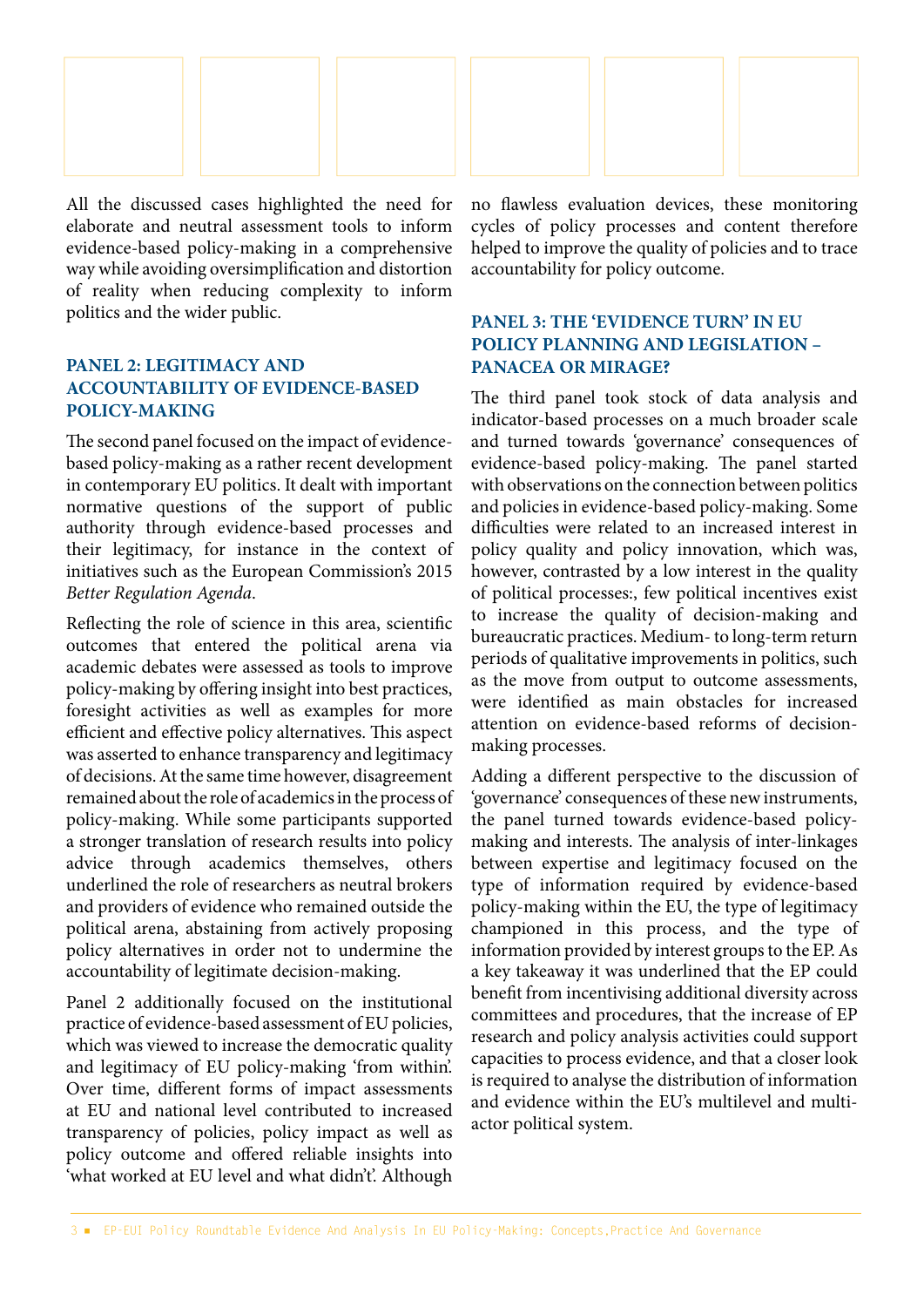General ideas on stakeholder participation to increase legitimacy in evidence-based policymaking followed, underlining key problems of a conceptual definition of the term, quality, nature and creation of 'evidence' in multilevel policy-making, in which overlapping cycles and interactions of policymaking (between supranational legislation and local implementation) can be identified. Moreover, the limits of pursuing evidence-based policymaking and the actor-quality of policy-makers were discussed, differentiating between 'policymakers' and 'influencers' within political 'networks of decision-making' and discussing links between rational and 'irrational'/emotional decision-making. Tensions between 'policy-based evidence' and 'evidence-based policy-making' were also discussed in this context.

The panel concluded with observations on a purportedly slow process of change in the culture and functioning of EU institutions over the past 15 years in relation with evidence-based policy-making. The European Commission was seen to have been most directly affected by these changes, the European Parliament only partially, and the Council of the EU was affected very little. Cultural change could most clearly be witnessed in the increased attention given to different stages of the policy cycle. Road maps, advanced consultations of interests, ex ante impact assessments and a stronger focus on monitoring national implementation of EU legislation are key elements of this trend. As, however, institutional systems have a tendency to resist change, one of the key problems of evidence-based policy-making is bureaucratic inertia, which limits the potential for accepting new developments and ideas. In view of this pattern of inertia, and revisiting the title of the last panel, participants were split on whether evidencebased policy-making represented a panacea or a mirage, or whether it was neither a panacea nor a mirage but rather one of several legitimate principles and practices of good governance.